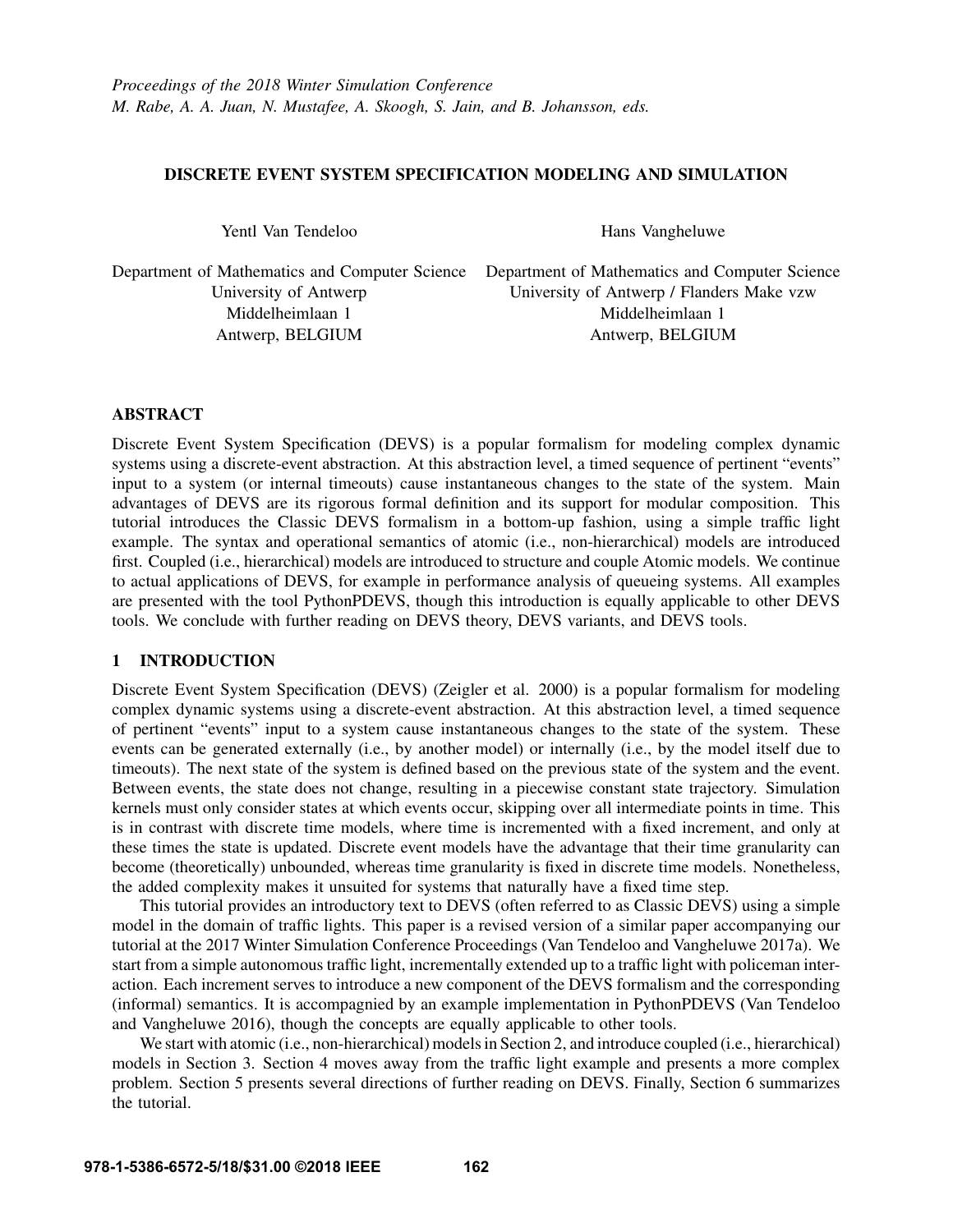

Figure 1: Trace of the autonomous traffic light. Figure 2: Model generating trace in Figure 1.

## 2 ATOMIC DEVS MODELS

We commence our explanation of DEVS with the atomic models. As their name suggests, atomic models are the indivisable building blocks of a model. Throughout this section, we build up the complete formal specification of an atomic model, introducing new concepts as they become required. In each intermediate step, we show and explain the concepts we introduce, how they are present in the running example, and how this influences the semantics. Next to a full specification of each increment, PythonPDEVS example code is shown to illustrate the close match.

## 2.1 Autonomous Model

The simplest form of a traffic light is an autonomous traffic light. Looking at it from outside, we expect to see a trace similar to that of Figure 1. Visually, Figure 2 presents an intuitive representation of a model that could generate this kind of trace.

Trying to formally describe Figure 2, we distinguish these elements:

1. **State Set**  $(S : \times_{i=1}^{n} S_i)$ 

The most obvious aspect of the traffic light is the state it is in, which is indicated by the three different colours it can have. These states are *sequential*: the traffic light can only be in one of these states at the same time. The set of states is not limited to enumeration style as presented here, but can contain an arbitrary number of attributes.

2. **Time Advance**  $(ta: S \to \mathbb{R}^+_{0,+\infty})$ 

For each of the states just defined, we notice the timeout in them. Clearly, some states take longer to process than others. For example, whereas we will stay in green and red a relatively long time, the time in the yellow state is only brief. This function needs to be defined for each and every element of the state set, and needs to deterministically return a duration. The duration can be any positive real number, including zero and infinity. A negative time is disallowed, as this would require simulation to go back in time. DEVS allows a time advance of exactly zero, even though this is impossible in real life. Two use cases for this exist: the delay might be very small and irrelevant to the problem we are modeling, or the state is an artificial state, without any real-world equivalent (e.g., as part of a design pattern). DEVS does not consider time bases, despite the use of seconds in our visualization. Simulation time is just a real number, and the interpretation given to it is up to the user. Whether these units indicate seconds, years, or even  $\pi$  seconds, is completely up to the users, as long as it remains fixed throughout the simulation.

3. **Internal Transition** ( $\delta_{int}: S \rightarrow S$ )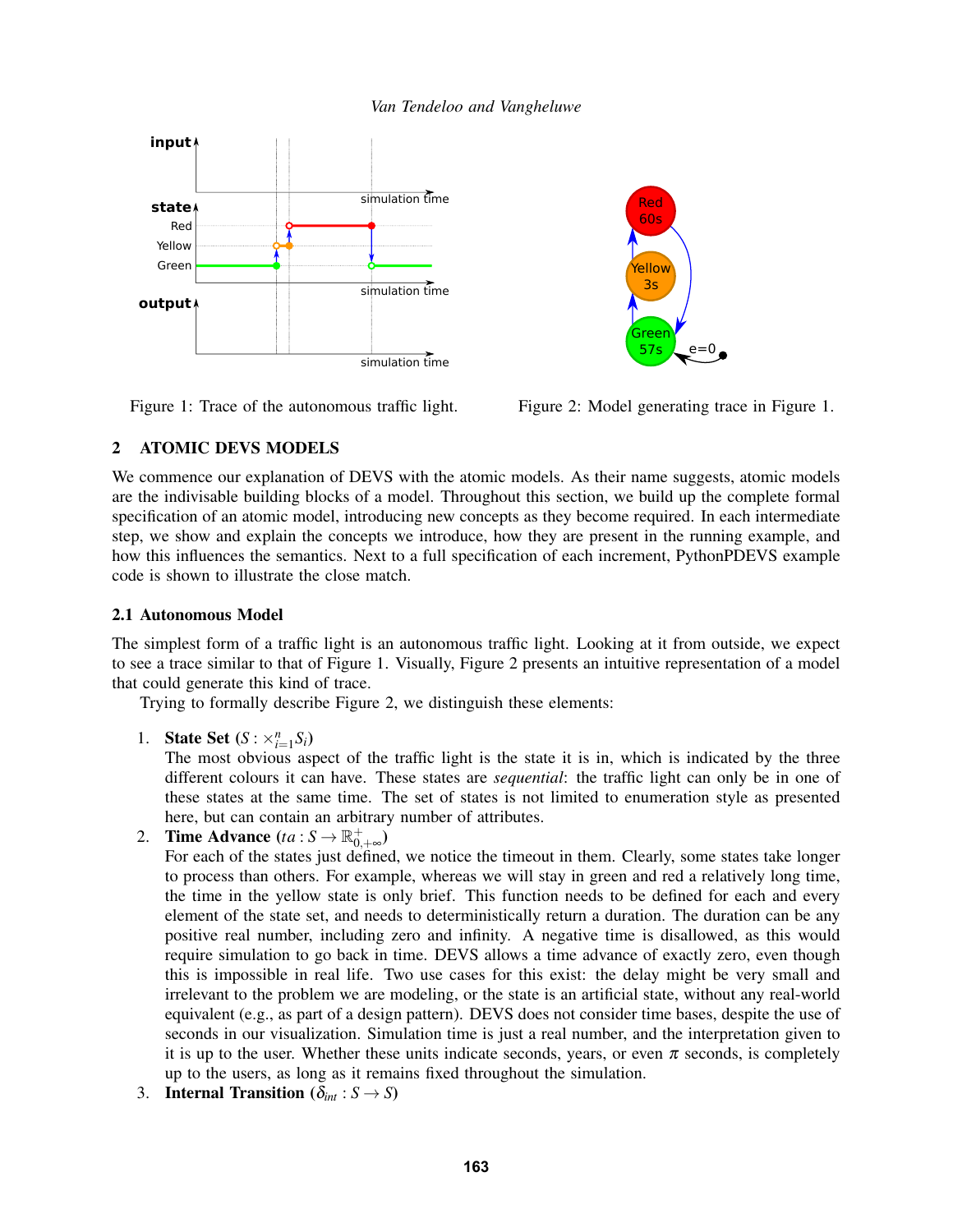```
\langle S, q_{\text{init}}, \delta_{\text{int}}, ta \rangleS = \{GREEN, YELLOW, RED\}q_{init} = (G_{REEN}, 0.0)\delta_{int} = \{GREEN \rightarrow YELLOW,
           YELLOW \rightarrow RED,
           RED \rightarrow GREENta = \{Green \rightarrow 57,YELLOW \rightarrow 3,
           RED \rightarrow 60
```

```
from pypdevs.DEVS import *
class TrafficLightAutonomous(AtomicDEVS):
 def __init__(self):
    AtomicDEVS.__init__(self, "Light")
    self.state, self.elapsed = ("Green", 0.0)
 def intTransition(self):
    state = self.state
    return {"Red": "Green",
            "Yellow": "Red",
            "Green": "Yellow"}[state]
 def timeAdvance(self):
    state = self.state
   return {"Red": 60,
            "Yellow": 3,
            "Green": 57}[state]
```
Figure 3: Autonomous atomic DEVS. Figure 4: PythonPDEVS representation of Figure 3.

With the states and timeouts defined, the final part is the definition of which is the next state from a given state. This is the job of the internal transition function, which gives the next state for each state. As it is a function, every state has at most one next state, preventing any possible ambiguity. The function does not necessarily have to be total, nor injective: some states might not have a next state (i.e., if the time advance was specified as  $+\infty$ ), and some states have the same state as next state. Up to now, only the internal transition function is described as changing the state. Therefore, it is not allowed for other functions (e.g., time advance) to modify the state: their state access is read-only.

### 4. Initial Total State (*qinit* : *Q*)

We also need to define the initial state of the system. While this is not present in the original specification of the DEVS formalism by Zeigler et al. (2000), we include it here as it is a vital element of the model. But instead of being an "initial sequential state" (*sinit*), it is an "initial total state" (*qinit*). This means that we do not only select the initial state of the system, but also define how long we are already in this state. Elapsed time is, therefore, added to the definition of the initial total state, to allow for more flexibility when modeling a system. To the simulator, it will seem as if the model has already been in the initial state for some time. Total states are specified as follows:  $Q = \{(s, e) | s \in S, 0 \le e \le ta(s)\}.$ 

We describe the model in Figure 2 as the 4-tuple defined in Figure 3. Figure 4 presents the example specification as PythonPDEVS code.

For this simple formalism, we define the semantics as in Algorithm 1. The model is initialized with simulation time set to 0, and the state set to the initial state (i.e., GREEN). Simulation updates the time with the returnvalue of the time advance function, and executes the internal transition function on the current state to get the new state. This is repeated until simulation terminates.

#### 2.2 Autonomous Model With Output

Recall that DEVS is a modular formalism, with only the atomic model having access to its internal state. This raises a problem for our traffic light: others have no access to the current state (i.e., its colour).

We, therefore, want the traffic light to output an event indicative of its current colour, in this case in the form of a string (and not as the element of an enumeration). For now, the output is tightly linked to the set of state, but this will not remain the case. Our desired trace is shown in Figure 5. We see that we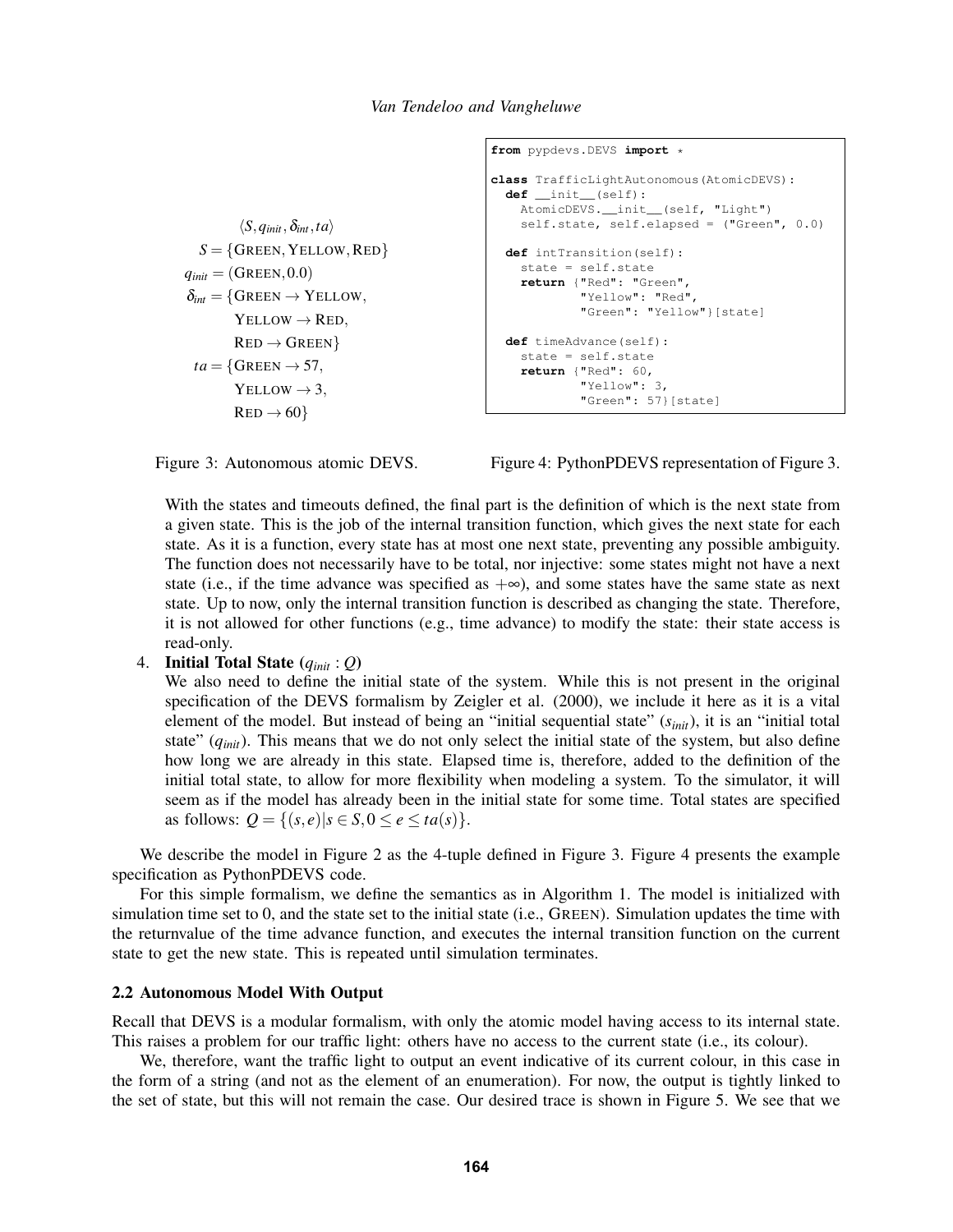



Figure 5.

Red 60s

Ishow green

e=0

*<u>rellow</u>* 3s

Green 57s

Figure 5: Trace of the autonomous traffic light with output. Figure 6: Model generating trace in

now output events indicating the start of the specified period. Recall, also, that DEVS is a discrete event formalism: the output is only a single event at some discrete point in time and is not a continuous signal. The receiver of the event thus would have to store the event to know the current state of the traffic light at any given point in time. Visually, the model is updated to Figure 6, using the exclamation mark on a transition to indicate output generation. Output only happens at an internal transition.

Analysing the updated model, we see that two more concepts are required to allow for output.

1. **Output Set**  $(Y : \times_{i=1}^{l} Y_i)$ 

Similarly to defining the set of allowable states, we should also define the set of allowable outputs. This set serves as an interface to other components, defining the events it expects to receive. Events can have complex attributes as well, though we again limit ourself to simple events for now. If ports are used, each port has its own output set.

2. **Output Function**  $(\lambda : S \rightarrow Y \cup \{\phi\})$ 

With the set of allowable events defined, we still need to generate the events. Similar to the other functions, the output function is defined on the state, and deterministically returns an event (or no event). As seen in Figure 6, the event is generated *before* the new state is reached. This means that instead of the new state, the output function still uses the old state (i.e., the one that is being left). For this reason, the output function needs to be invoked right before the internal transition function. In the case of our traffic light, the output function needs to return the colour of the *next* state, instead of the current state. For example, if the output function receives the GREEN state as input, it needs to generate a *show yellow* event.

Similar to the time advance function, this function does not output a new state, and therefore state access is read-only. This might require some workarounds: outputting an event often has some

# Algorithm 1 Simulation pseudo-code for autonomous models.

| $time \leftarrow 0$                                              |
|------------------------------------------------------------------|
| $current\_state \leftarrow initial\_state$                       |
| $last\_time \leftarrow -initial\_elapsed$                        |
| while not termination_condition( <i>current_state, time</i> ) do |
| $time \leftarrow last\_time + ta(current\_state)$                |
| current_state $\leftarrow \delta_{int}(current\_state)$          |
| $last_time \leftarrow time$                                      |
| end while                                                        |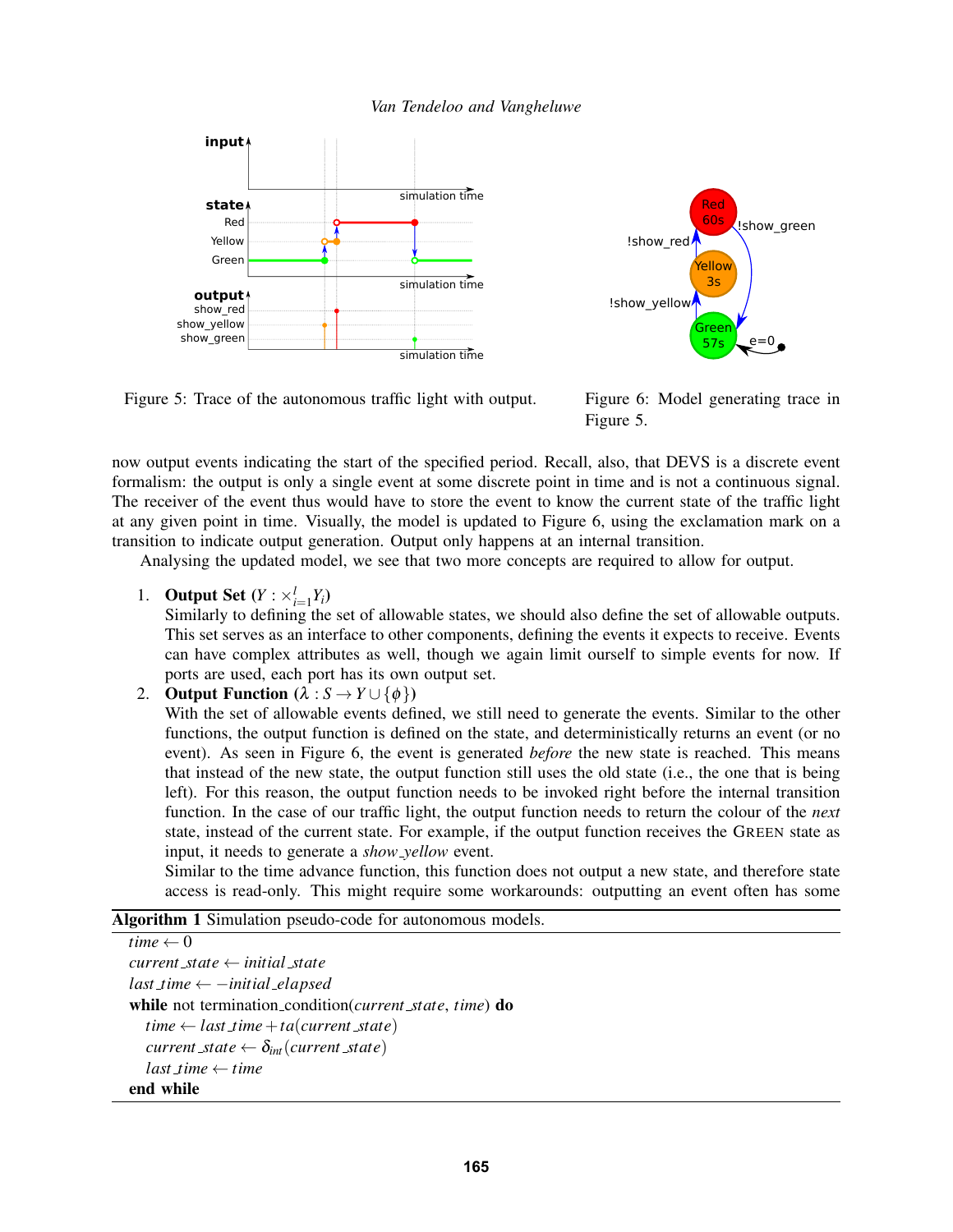**from** pypdevs.DEVS **import** \*

```
\langle Y, S, q_{init}, \delta_{int}, \lambda, ta \rangleY = \{show\_green, show\_yellow, show\_red\}S = \{GREEN, YELLOW, RED\}q_{init} = (GREEN, 0.0)\delta_{int} = \{GREEN \rightarrow YELLOW,
        YELLOW \rightarrow RED,RED \rightarrow GREEN\lambda = \{GREEN \rightarrow show_yellow,
        YELLOW \rightarrow show\_red,RED \rightarrow show\_greenta = \{Green \rightarrow 57,YELLOW \rightarrow 3,
        RED \rightarrow 60class TrafficLightWithOutput(AtomicDEVS):
                                                         def __init__(self):
                                                           AtomicDEVS.__init__(self, "Light")
                                                           self.state, self.elapsed = ("Green", 0.0)
                                                           self.observe = self.addOutPort("observer")
                                                         def intTransition(self):
                                                           state = self.state
                                                           return {"Red": "Green",
                                                                     "Yellow": "Red",
                                                                     "Green": "Yellow"}[state]
                                                         def timeAdvance(self):
                                                           state = self.state
                                                           return {"Red": 60,
                                                                     "Yellow": 3,
                                                                     "Green": 57}[state]
                                                         def outputFnc(self):
                                                           state = self.state
                                                           out_map = {"Red": "show_green",
                                                                        "Yellow": "show_red",
                                                                        "Green": "show_yellow"}
                                                           return {self.observe: out_map[state]}
```
Figure 7: Autonomous atomic DEVS model with output.

Figure 8: PythonPDEVS representation of Figure 7.

repercussions on the model state, such as removing the event from a queue. Since the state can't be written to, these changes need to be remembered and executed as soon as the internal transition is executed.

It is possible for the output function not to return any output, in which case it returns  $\phi$ .

We describe the model in Figure 6 as the 6-tuple defined in Figure 7. Figure 8 presents the example specification as PythonPDEVS code.

The pseudo-code is slightly altered to include output generation, as shown in Algorithm 2. Recall that output is generated before the internal transition is executed, so the method invocation happens right before the transition.

Algorithm 2 DEVS simulation pseudo-code for autonomous models with output.

| time $\leftarrow 0$                                     |
|---------------------------------------------------------|
| current_state $\leftarrow$ initial_state                |
| $last_time \leftarrow -initial\_elapped$                |
| while not termination_condition(current_state, time) do |
| $time \leftarrow last_time + ta(current\_state)$        |
| $output(\lambda(current\_state))$                       |
| current_state $\leftarrow \delta_{int}(current\_state)$ |
| last time $\leftarrow$ time                             |
| end while                                               |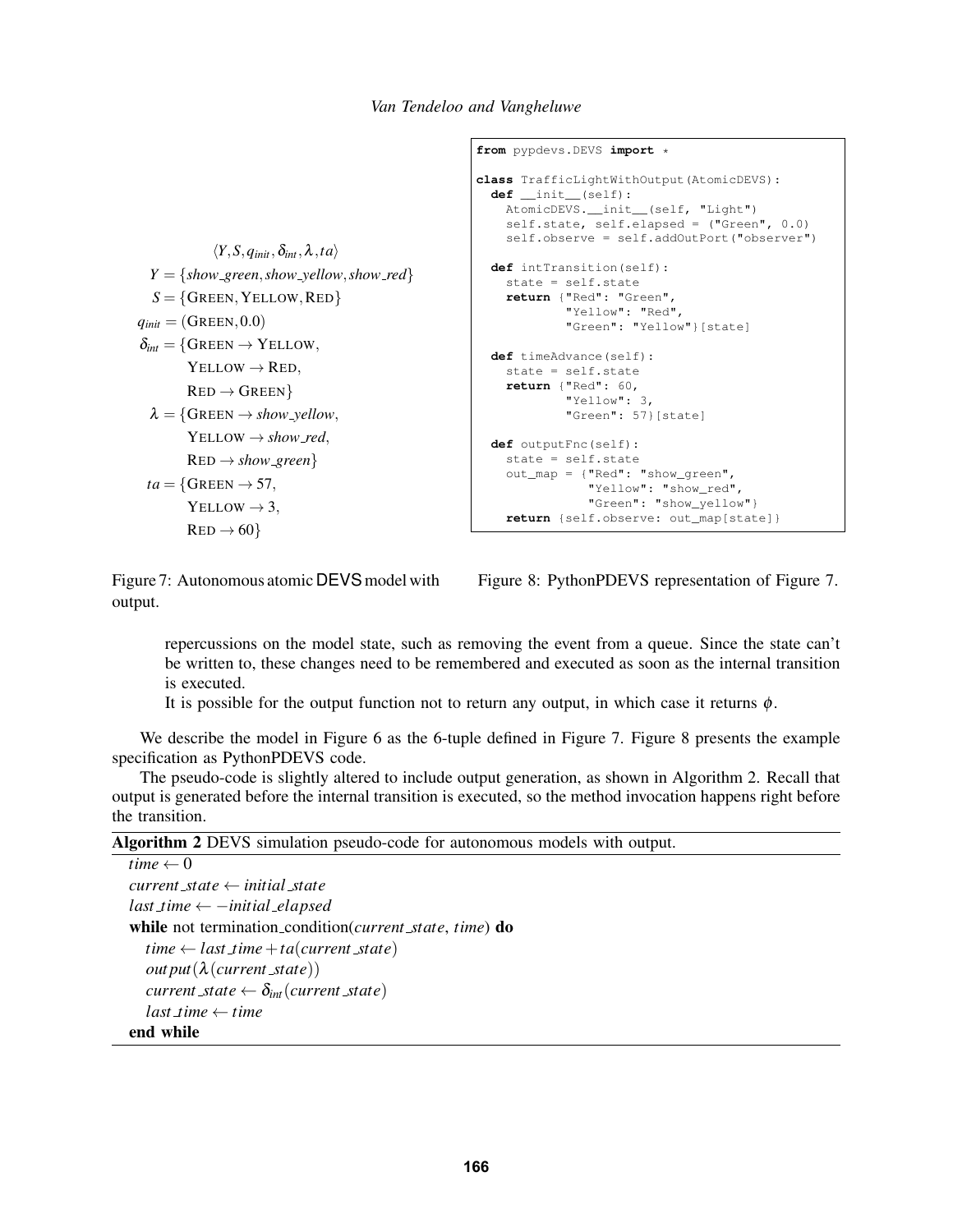





Figure 9: Trace of the autonomous traffic light. Figure 10: Naive model that should

generate the trace in Figure 9 (but doesn't).

# 2.3 Interruptable Model

Our current traffic light specification is still completely autonomous. While this is fine in most circumstances, the police might want to temporarily shut down the traffic lights when they are managing traffic manually. To allow for this, our traffic light must process external events: the event from the policeman to shutdown and to start up again. Figure 9 shows the trace we wish to obtain. A model generating this trace is shown in Figure 10, using a question mark to indicate event reception.

We once more require two additional elements in the DEVS specification.

1. **Input Set**  $(X = \times_{i=1}^{m} X_i)$ 

Similar to the output set, we need to define the events we expect to receive. This is again a definition of the interface, such that others know which events are understood by this model.

2. **External Transition**  $(\delta_{ext} : Q \times X \rightarrow S)$ 

Similar to the internal transition function, the external transition function is allowed to define the new state as well. First and foremost, the external transition function is still dependent on the current state, just like the internal transition function. The external transition function has access to two more values: the elapsed time (making it a total state), and the input event. The *elapsed time* indicates how long it has been for this atomic model since its last transition (either internal or external). Whereas this number was implicitly known in the internal transition function (i.e., the value of the time advance function), here it needs to be passed explicitly. Elapsed time is a number in the range  $[0,ta(s)]$ , with *s* being the current state of the model. It is inclusive of both 0 and  $ta(s)$ : it is possible to receive an event right after a transition happened, or right before an internal transition happens. The combination of the current state and the elapsed time is often called the *total state* (*Q*) of the model. We have previously seen the total state, in the context of the initial total state. The received event is the final parameter to this function. A new state is deterministically defined through the combination of these three parameters. Since the external transition function takes multiple parameters, multiple external transitions might be defined for a single state. Nonetheless, at most one transition should be applicable at all times to prevent non-determinism.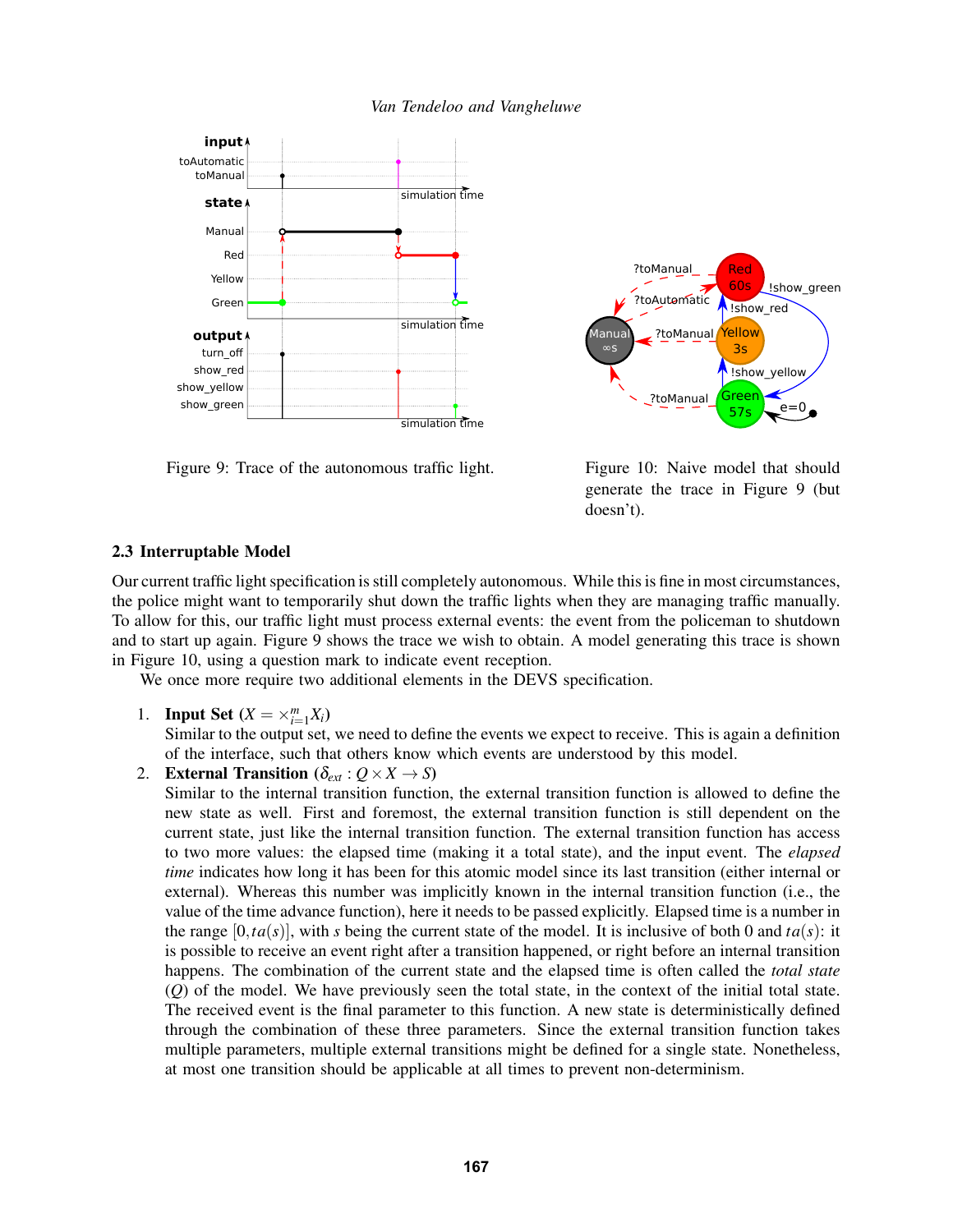





Figure 11: Trace of the interrupt traffic light with corrected artificial states.

Figure 12: Model generating trace in Figure 11.

While we now have all elements of the DEVS specification for atomic models, we are not done yet. When we include the additional state MANUAL, we also need to send out an output message indicating that the traffic light is off. But, recall that an output function was only invoked before an internal transition, not before an external transition. To nonetheless have an output, we need to make sure that an internal transition happens before we actually reach the MANUAL state. This can be done through the introduction of an artificial intermediate state, which times out immediately, and sends out the *turn off* event. Instead of going to MANUAL upon reception of the *toManual* event, we go to the artificial state TOMANUAL. The time advance of this state is set to 0, since it is only an artificial state without any meaning in the domain under study. Its output function is triggered immediately after, due to the time advance of zero, and the *turn off* output is generated while transferring to MANUAL. Similarly, when we receive the *toAutomatic* event, we need to go to an artificial TOAUTOMATIC state to generate the *show red* event. A visualization of the corrected trace and corresponding model is shown in Figure 11 and Figure 12 respectively.

We describe the model in Figure 12 as the 8-tuple defined in Figure 13. Figure 14 presents the example specification as PythonPDEVS code.

Algorithm 3 presents the complete semantics of an atomic model in pseudo-code. Similar to before, we still have the same simulation loop, but now we can be interrupted externally. At each time step, we need to determine whether an external interrupt occurs before the internal interrupt is scheduled. If that is not the case, we simply continue like before, by executing the internal transition. If there is an external event that must go first, we execute the external transition.

## 3 COUPLED DEVS MODELS

While our traffic light example is able to receive and output events, there are no other atomic models to communicate with. To combine different atomic models together and have them communicate, we introduce coupled models. This is done in the context of our previous traffic light, which will be connected to a policeman. The details of the traffic light are exactly like before; the details of the policeman are irrelevant here, as long as it outputs *toAutomatic* and *toManual* events.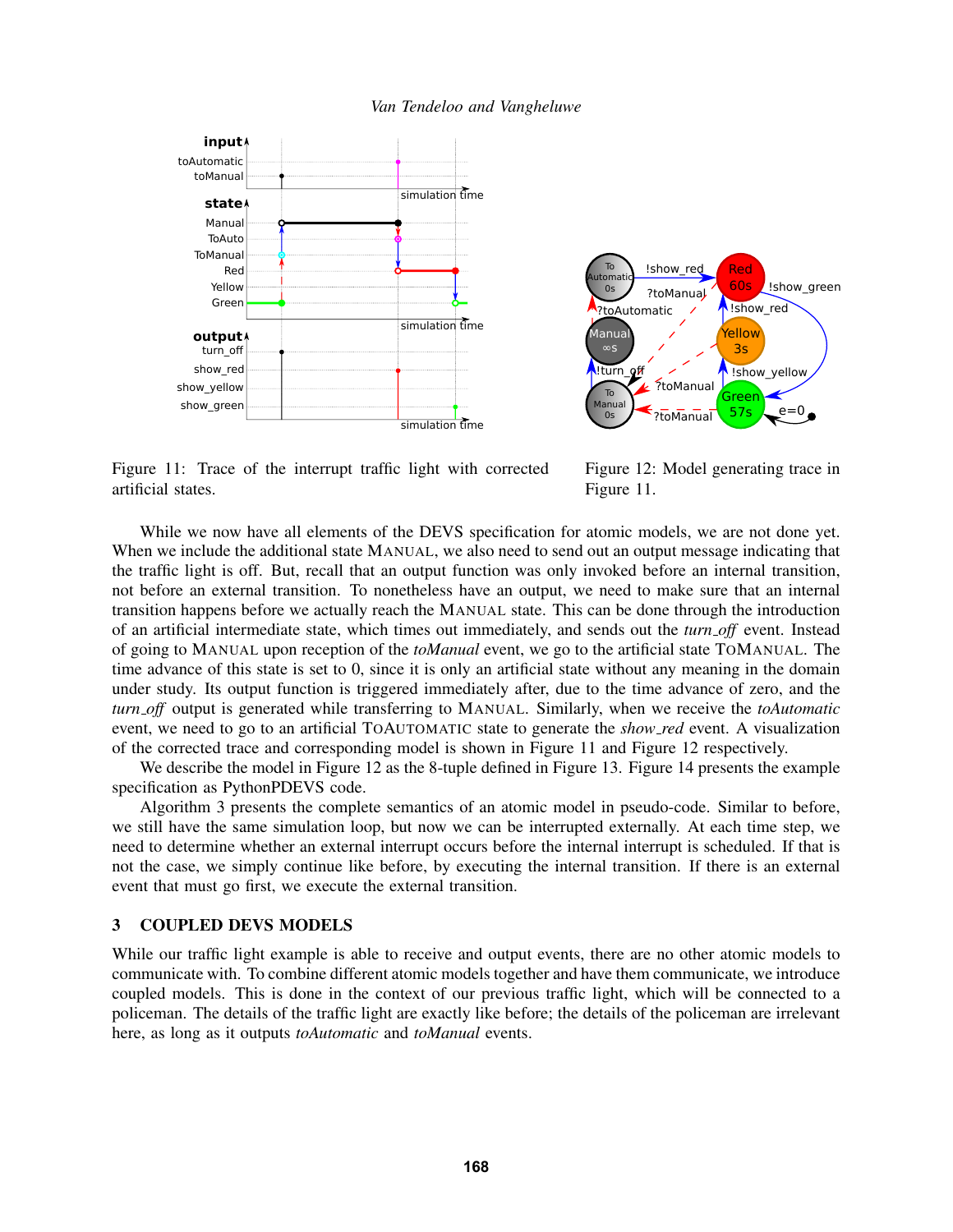```
\langle X, Y, S, q_{\text{init}}, \delta_{\text{int}}, \delta_{\text{ext}}, \lambda, ta \rangleX = {toAutomatic,toManual}
  Y = \{show\_green, show\_yellow, show\_red\}turn off}
  S = \{GREEN, YELLOW, RED,
         TOMANUAL,TOAUTOMATIC,MANUAL}
q_{init} = (GREEN, 0.0)\delta_{int} = \{GREEN \rightarrow YELLOW,
         YELLOW \rightarrow RED,RED \rightarrow GREEN,
         TOMANUAL \rightarrow MANUAL,
         TOAUTOMATIC \rightarrow RED}
\delta_{ext} = \{((\text{Green}, *), \text{toManual}) \rightarrow \text{ToMANUAL}\}((YELLOW,∗),toManual) → TOMANUAL
         ((RED, *), to Manual) \rightarrow TOMANUAL((MANUAL,∗),toAutomatic) → TOAUTOMATIC}
  \lambda = \{GREEN \rightarrow show_yellow,
         YELLOW \rightarrow show\_red,
         RED \rightarrow show\_green,
         TOMANUAL \rightarrow turn\_off,
         ToAUTOMATIC \rightarrow show\_red\}ta = \{GREEN \rightarrow 57,YELLOW \rightarrow 3,
         RED \rightarrow 60,
         MANUAL \rightarrow +\infty,
         TOMANUAL \rightarrow 0,
         TOAUTOMATIC \rightarrow 0
```

```
from pypdevs.DEVS import *
from pypdevs.infinity import INFINITY
class TrafficLight(AtomicDEVS):
 def __init__(self):
   AtomicDEVS.__init__(self, "Light")
   self.state = "Green"
   self.elapsed = 0.0
   self. observe = \sqrt{ }self.addOutPort("observer")
    self.interrupt = \setminusself.addInPort("interrupt")
  def intTransition(self):
    state = self.state
    return {"Red": "Green",
            "Yellow": "Red",
            "ToManual": "Manual",
            "ToAutomatic": "Red",
            "Green": "Yellow"}[state]
 def timeAdvance(self):
    state = self.state
    return {"Red": 60,
            "Yellow": 3,
            "Green": 57,
            "ToManual": 0,
            "ToAutomatic": 0,
            "Manual": INFINITY}[state]
  def outputFnc(self):
    state = self.state
    out_map = {"Red": "show_green",
               "Yellow": "show_red",
               "ToManual": "turn_off",
               "ToAutomatic": "show_red",
               "Green": "show_yellow"}
    return {self.observe: out_map[state]}
  def extTransition(self, inputs):
    inp = inputs[self.interrupt]
    if inp == "toManual":
     return "ToManual"
    elif inp == "toAutomatic":
      if self.state == "Manual":
        return "ToAutomatic"
```

```
Figure 13: Interruptable DEVS model. Figure 14: PythonPDEVS representation of Fig-
                                           ure 13.
```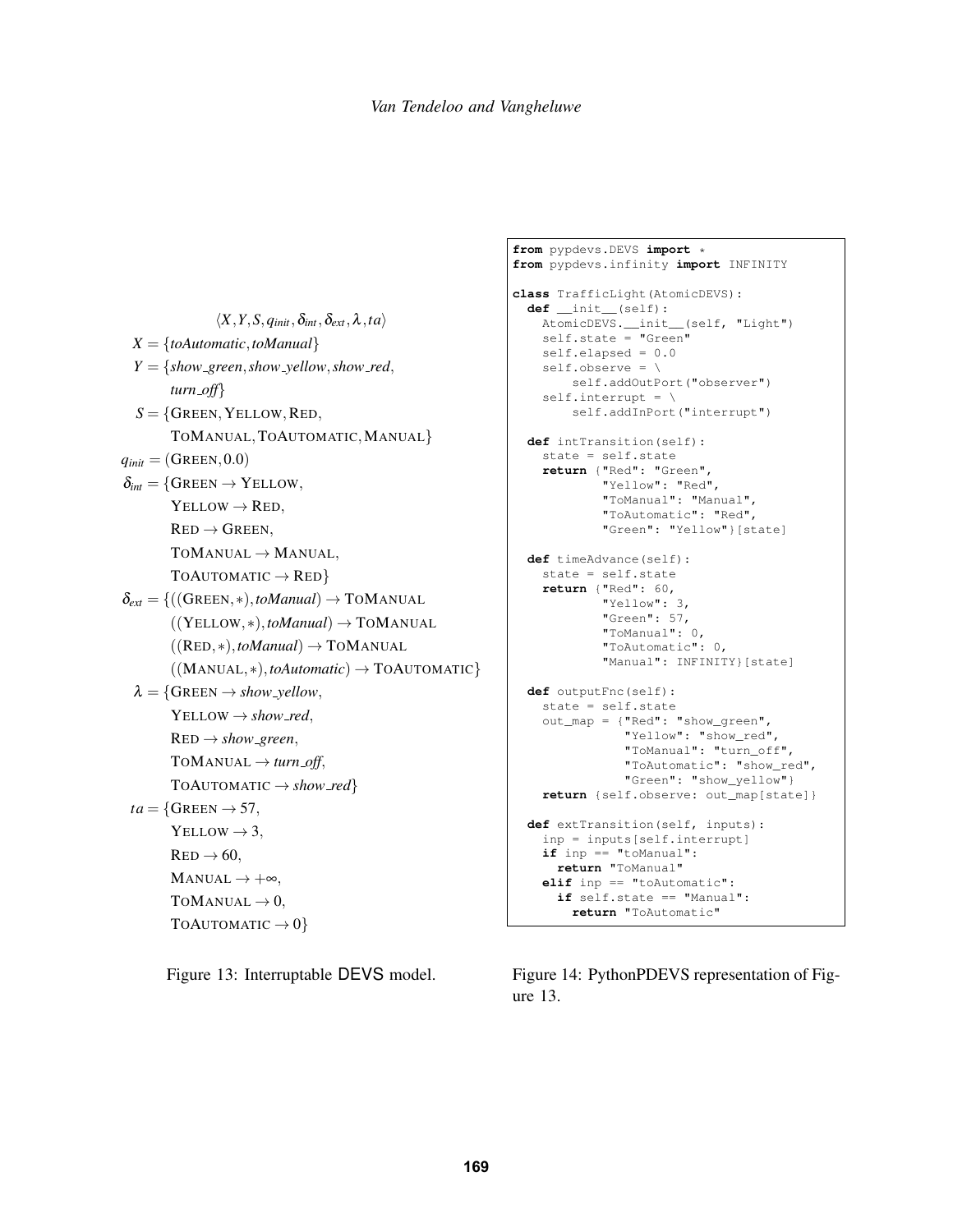| Algorithm 3 DEVS simulation pseudo-code for interruptable models. |  |  |  |
|-------------------------------------------------------------------|--|--|--|
|-------------------------------------------------------------------|--|--|--|

```
time \leftarrow 0current state ← initial state
last time ← −initial elapsed
while not termination condition(current state, time) do
   next_time \leftarrow last_time + ta(current-state)if time next event ≤ next time then
     elapsed ← time next event −last time
     current\_state \leftarrow \delta_{ext}((current\_state, elapsed),next\_event)time ← time next event
  else
     time ← next time
     out put(λ(current state))
     current\_state \leftarrow \delta_{int}(current\_state)end if
   last time ← time
end while
```
### 3.1 Basic Coupling

The first problem we encounter with coupling the traffic light and policeman together is the structure: how do we define a set of models and their interrelations? This is the core definition of a coupled model: it is merely a structural model that couples models together. Contrary to the atomic models, there is *no behavior* associated to a coupled model. Behavior is the responsibility of atomic models, and structure that of coupled models.

To define the basic structure, we need three elements.

1. Model instances (*D*)

The set of model instances defines which models are included within this coupled model.

2. Model specifications  $(\{M_i\} = \{\langle X_i, Y_i, S_i, q_{init,i}, \delta_{int,i}, \delta_{ext,i}, \lambda_i, ta_i \rangle | i \in D\})$ 

Apart from defining the different instances of submodels, we must include the atomic model specification of these models. For each element defined in *D*, we include the 8-tuple specifying the atomic model. By definition, a submodel of the coupled DEVS model always needs to be an atomic model. This can be relaxed to include coupled DEVS models as well, as shown by Zeigler et al. (2000).

3. **Model influencees**  $({I_i} = {2^D})$ 

Apart from defining the model instances and their specifications, we need to define the connections between them. Connections are defined through the use of influencee sets: for each atomic model instance, we define the set of models influenced by that model. There are some limitations on couplings, to disallow inconsistent models.

First, a model should not influence itself ( $\forall i \in D : i \notin I_i$ ). While there is no significant problem with this in itself, it would cause the model to trigger both its internal and external transition simultaneously. As it is undefined which one should go first, this situation is not allowed. In other words, a model should not be an element in its own set of influencees.

Second, only links within the coupled model are allowed ( $\forall i \in D$  : *I<sub>i</sub>*  $\subseteq D$ ). This is another way of saying that connections should respect modularity.

There is no explicit constraint on algebraic loops (i.e., a loop of models that have a time advance equal to zero, preventing the progression of simulated time). If this situation is not resolved, it is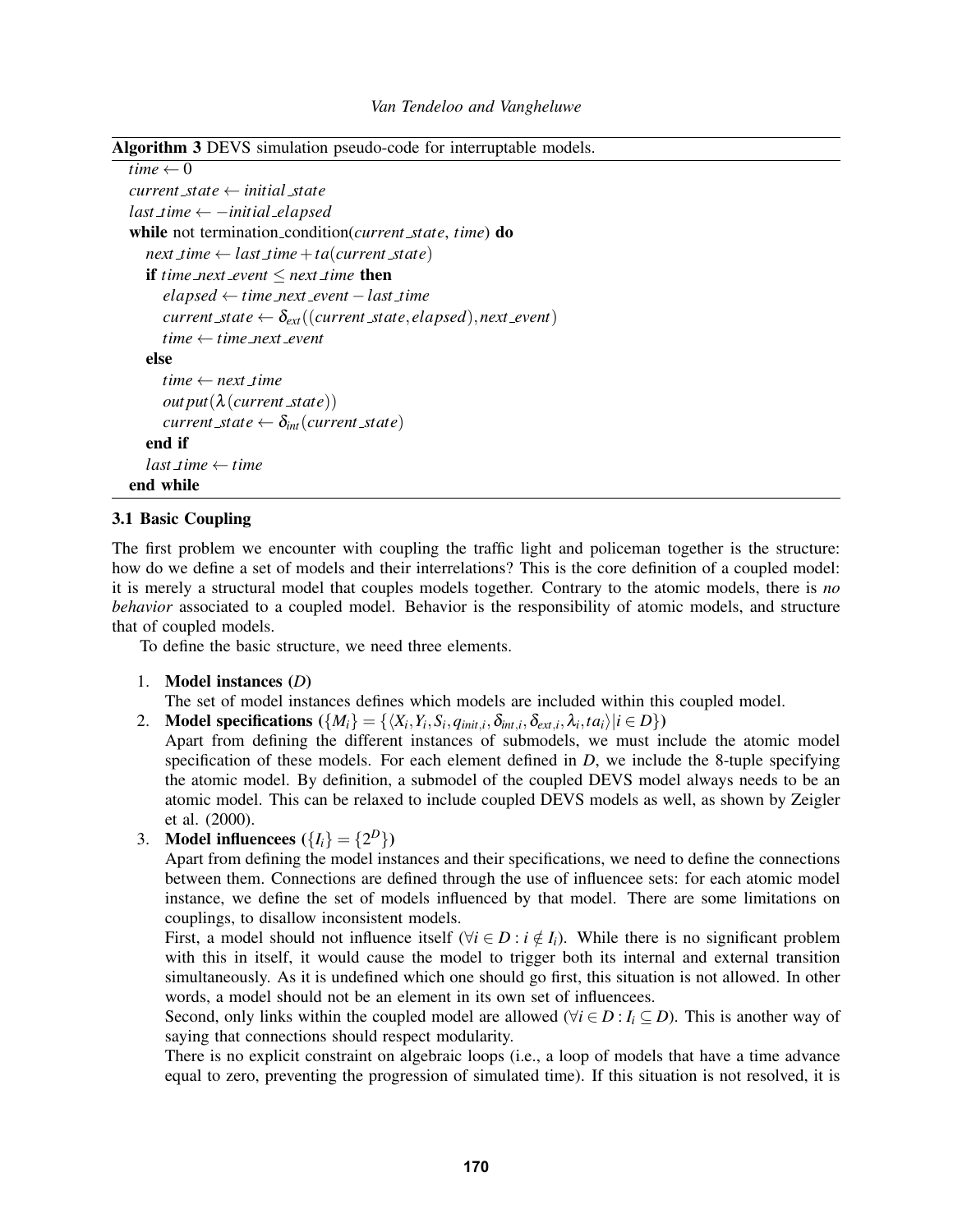possible for simulation to get stuck at that specific point in time. The situation is only problematic if the circular dependency never gets resolved, causing a livelock of the simulation.

A coupled model can thus be defined as a 3-tuple:  $\langle D, \{M_i\}, \{I_i\} \rangle$ .

#### 3.2 Input and Output

Our coupled model now couples two atomic models together. But, while it is now possible for the policeman to pass the event to the traffic light, we again lost the ability to send out the state of the traffic light. The events can't reach outside of the current coupled model. Therefore, we augment the coupled model with input and output events ( $X_{self}$  and  $Y_{self}$ , respectively), serving as the interface to the coupled model. A coupled model can thus be defined as a 5-tuple:  $\langle X_{self}, Y_{self}, D, \{M_i\}, \{I_i\} \rangle$ .

The constraints on the couplings need to be relaxed to accomodate for the new capabilities of the coupled model: a model can be influenced by the input events of the coupled model, and likewise the models can also influence the output events of the coupled model. The previously defined constraints over the influencees are relaxed from *D* to *D*∪ {*self*}, to allow for connections to and from the coupled model.

## 3.3 Tie-breaking

Recall that DEVS is considered a formal and precise formalism. But, while all components are precisely defined, their interplay is not completely defined yet: what happens when the traffic light changes its state at exactly the same time as the policeman performs its transition? Would the traffic light switch on to the next state first and then process the policeman's interrupt, or would it directly respond to the interrupt, ignoring the internal event? While it is a minimal difference in this case, the state reached after the timeout might respond significantly different to the incoming event.

DEVS solves this problem by defining a **tie-breaking function** (*select* :  $2^D \rightarrow D$ ). This function takes all conflicting models and returns the one that gets priority over the others. After the execution of that internal transition, and possibly the external transitions that it caused elsewhere, it might be that the set of imminent models has changed. If multiple models are still imminent, we repeat the above procedure (potentially invoking the *select* function again with the new set of imminent models).

This new addition changes the coupled model to a 6-tuple:  $\langle X_{self}, Y_{self}, D, \{M_i\}, \{I_i\}, select \rangle$ .

### 3.4 Translation Functions

Finally, in this case we had full control over both atomic models that are combined. We might not always be that lucky, as it is possible to reuse atomic models defined elsewhere. Depending on the application domain of the reused models, they might work with different events. For example, if our policeman and traffic light were both predefined, with the policeman using *go to work* and *take break* and the traffic light listening to *toAutomatic* and *toManual*, it would be impossible to directly couple them together. While it is possible to define wrapper blocks (i.e., artificial atomic models that take an event as input and, with time advance zero, output the translated version), DEVS provides a more elegant solution to this problem.

Connections are augmented with a **translation function**  $(Z_{i,j})$ , specifying how the event that enters the connection is translated before it is handed over to the endpoint of the connection. The function thus maps output events to input events, potentially modifying their content.

$$
Z_{self,j} : X_{self} \rightarrow X_j \quad \forall j \in D
$$
  
\n
$$
Z_{i, self} : Y_i \rightarrow Y_{self} \quad \forall i \in D
$$
  
\n
$$
Z_{i,j} : Y_i \rightarrow X_j \quad \forall i, j \in D
$$

These translation functions are defined for each connection, including those between the coupled model's input and output events:  $\{Z_{i,j}|i \in D \cup \{self\}, j \in I_i\}$ . The translation function is implicitly assumed to be the identity function if it is not defined. In case an event needs to traverse multiple connections, all translation functions are chained in order of traversal.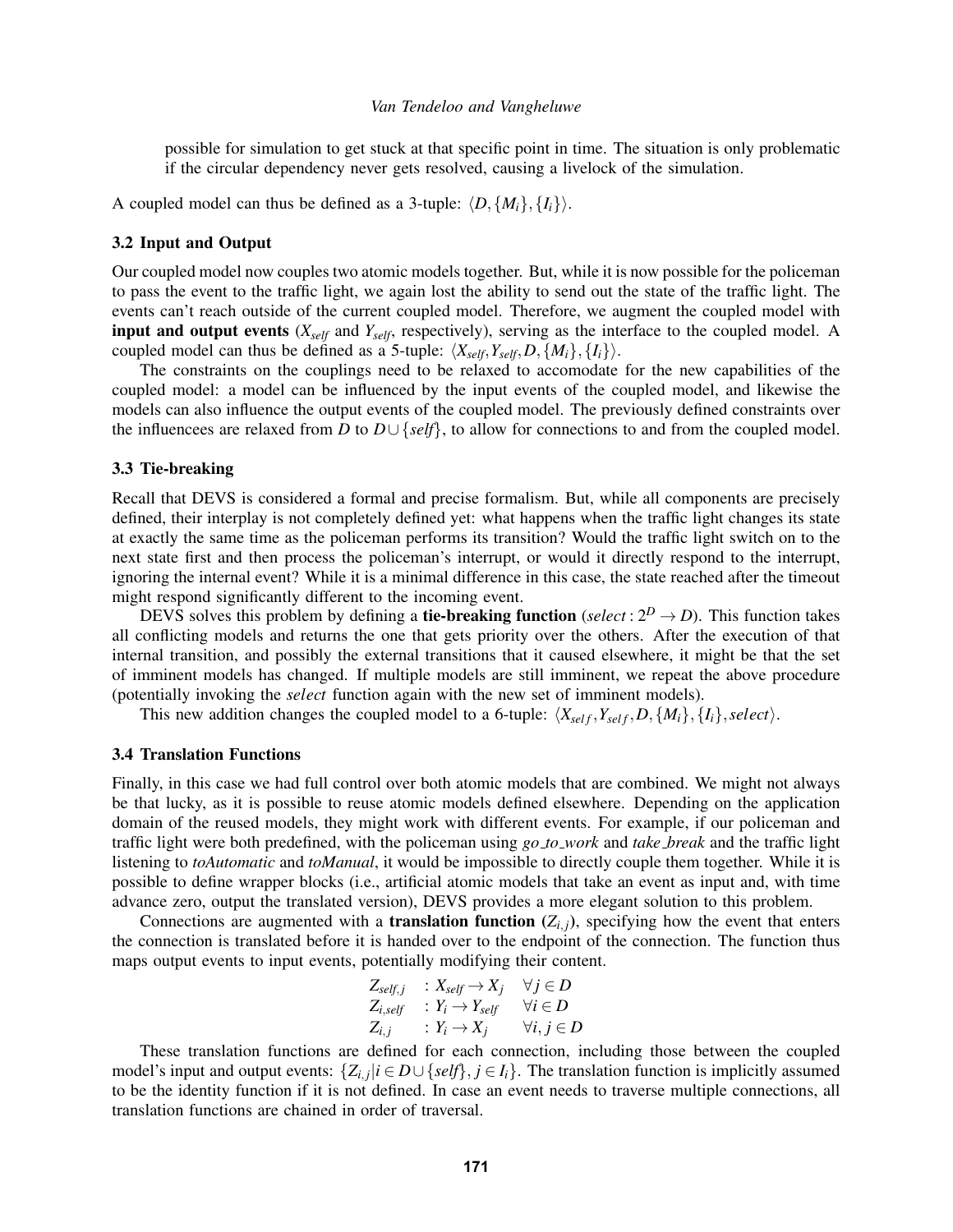```
\langle X_{self}, Y_{self}, D, \{M_i\}, \{I_i\}, \{Z_{i,j}\}, select\rangleX_{self} = \{\}Y_{\text{self}} = \{\}D = \{light, police\}M_{light} = \langle ... \rangleM_{policy} = \langle ... \rangleI_{light} = \{\}I_{policy} = \{light\}∀i, j ∈{police,light,self} : Zi, j = id
select = \{\{police, light\} \rightarrow police,{police} \rightarrow police,{light} \rightarrow light
```

```
from pypdevs.DEVS import *
from trafficlight import TrafficLight
from policeman import Policeman
class TrafficLightSystem(CoupledDEVS):
  def __init__(self):
    CoupledDEVS.__init__(self, "system")
    selfuint = \sqrt{ }self.addSubModel(TrafficLight())
    self.police = \setminusself.addSubModel(Policeman())
    self.connectPorts(self.police.out,
                      self.light.interrupt)
  def select(self, imm):
    if self.police in imm:
        return self.police
    else:
        return self.light
```
Figure 15: Coupled DEVS model of the system. Atomic DEVS models not shown for brevity.

Figure 16: PythonPDEVS representation of Figure 15.

With the addition of this final element, we define a coupled model as a 7-tuple. We describe the model as the 7-tuple defined in Figure 15. Figure 16 presents the example specification as PythonPDEVS code. In PythonPDEVS, the translation function is an optional third parameter of the connectPorts method. By default, the identity function is used.

# 4 APPLICATION TO QUEUEING SYSTEMS

The usefulness of DEVS goes further than traffic lights. We briefly present a simple queueing problem and describe results obtained through DEVS modeling and simulation. Due to space restrictions, the used models and an elaborate explanation on their specification can be found online at https://msdl.uantwerpen. be/documentation/PythonPDEVS/queueing.html.

### 4.1 Problem Description

In this example, we model the behavior of a simple queue that gets served by multiple processors. Implementations of this queueing systems are widespread, such as for example at airport security. Our model is parameterizable in several ways: we can define the random distribution used for event generation times and event size, the number of processors, performance of each individual processor, and the scheduling policy of the queue when selecting a processor. Clearly, it is easier to simulate this with DEVS than it is to model mathematically. For our performance analysis, we show the influence of the number of processors (e.g., metal detectors) on the average and maximal queueing time of jobs (e.g., travellers).

Events (people) are generated by a generator using a distribution function. They enter the queue, which decides the processor that they will be sent to. The queue works First-In-First-Out (FIFO) in case multiple events are queueing. For a processor to signal that it is available, it needs to signal the queue. The queue keeps track of available processors. When an event arrives at a processor, it is processed for some time, depending on the size of the event and the performance characteristics of the processor. After processing, the processor signals the queue and sends out the event that was being processed.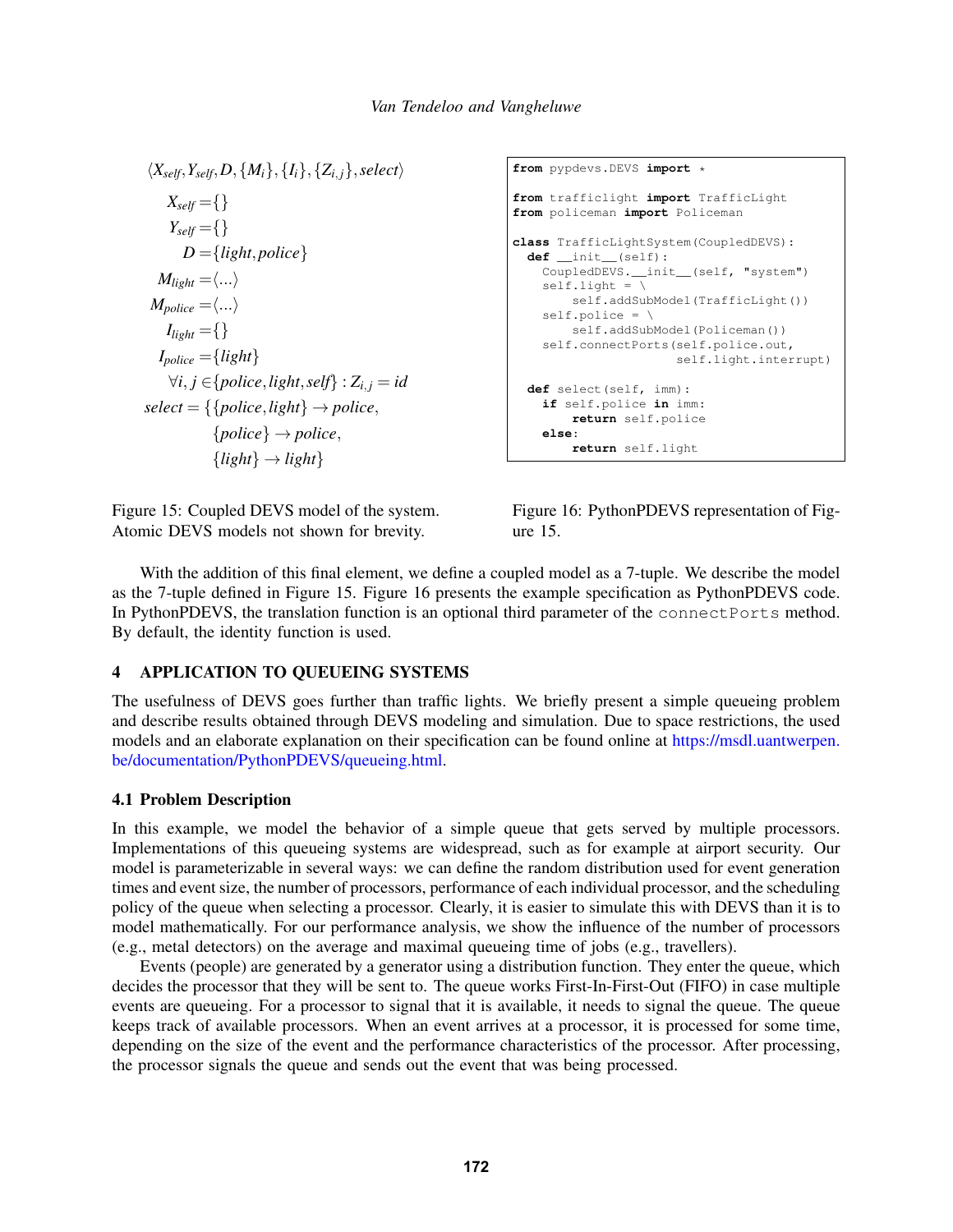

Figure 17: Evolution of queueing times for subsequent customers.



Figure 18: Boxplot of queueing times for varying number of active processors.

## 4.2 Performance Analysis

We now run the simulation with the models defined online at https://msdl.uantwerpen.be/documentation/ PythonPDEVS/queueing.html. By executing the experiment, a CSV file is generated, which can be analyzed. Depending on the data stored during simulation, analysis can show the average queueing times, maximal queueing times, number of events, processor utilization, and so on.

Corresponding to our initial goal, we perform the simulation in order to find out the influence of opening multiple processors on the average and maximum queueing time. Figure 17 shows the evolution of the waiting time for subsequent clients. Figure 18 shows the same results, drawn using boxplots. These results indicate that while two processors are able to handle the load, the maximum waiting time is rather high: a median of 300 seconds and a maximum of around 600 seconds. When a single additional processor is added, average waiting time decreases significantly, and the maximum waiting time also becomes tolerable: the average job is served immediately, with 75% of jobs being handled within 25 seconds. Further adding processors still has a positive effect on queueing times, but the effect might not warrant the increased cost in opening processors: apart from some exceptions, all customers are processed immediately starting from four processors. Ideally, a cost function would be defined to quantify the value (or dissatisfaction) of waiting jobs, and compare this to the cost of adding additional processors. We can, then, optimize that cost function to find out the ideal balance between paying more for additional processors and losing money due to long job processing times. The ideal balance depends on several factors, including our model configuration and the cost function used, though these considerations are outside the scope of DEVS.

## 5 FURTHER READING

As this is only an introductory tutorial, we present further reading in more advanced directions. We consider three directions of interest: DEVS theory, DEVS variants, and DEVS tools.

#### 5.1 Theory

Our introduction to DEVS has been example-driven and in a bottom-up fashion. This forced us to drop some important theoretical concepts, which have no practical use to users of DEVS.

We did not go into the exact semantics of a coupled DEVS model, apart from an intuitive explanation of its meaning as a hierarchical model. This brings us to the closure under coupling property of DEVS, which states that any coupled model can be rewritten as an equivalent atomic model. As the semantics of an atomic model are known, this provides denotational semantics to coupled models. The full closure under coupling proof, also called "flattening", can be found in the original specification of DEVS (Zeigler et al. 2000). An efficient algorithm for symbolic flattening of models is presented by Chen and Vangheluwe (2010). Another way of defining the semantics is the operational approach: providing similar pseudo-code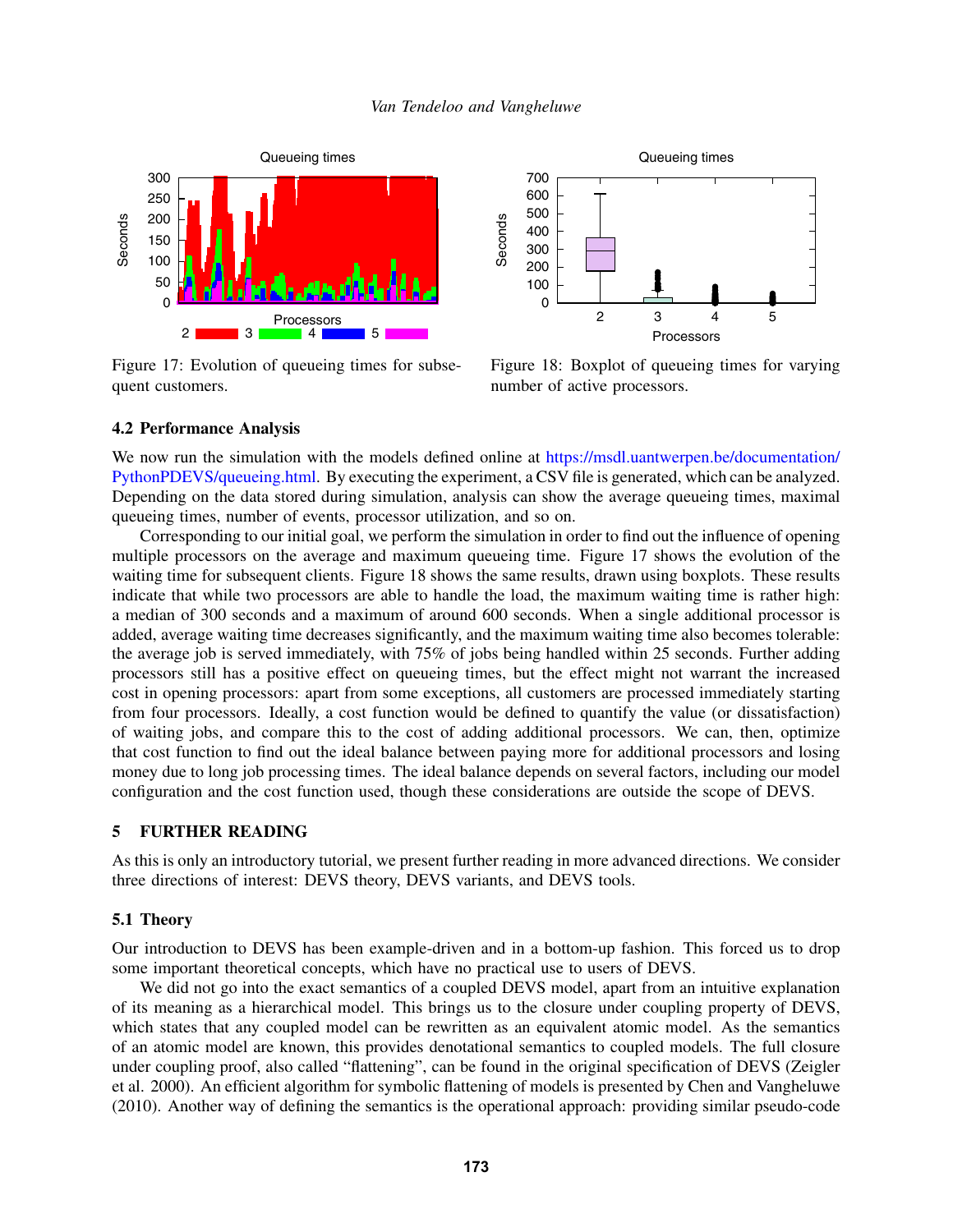for a coupled DEVS simulator, as we did for atomic models. This is called the *abstract simulator*, and can also be found in the original specification of DEVS (Zeigler et al. 2000).

These algorithms are only focused on specifying the behavior, and not so much on performance. A performance-oriented view can be found in (Nutaro 2010). Additionally, an example-driven introduction to DEVS and its abstract simulator is given in (Wainer 2009).

While we presented DEVS in the context of performance analysis and queuing simulation, DEVS is often used in other domains as well because of its genericity. It has been shown that DEVS can serve as a simulation assembly language, onto which other languages can be mapped (Vangheluwe 2000).

### 5.2 Variants

As the DEVS formalism is rather verbose and doesn't offer many of the features that one would expect nowadays, many variants have been created for specific problems. We provide pointers for some of them.

Parallel DEVS is probably the most popular variant, and is, in many tools, considered to be a replacement for the Classic DEVS formalism. It is mostly the same conceptually, though it allows for internal transitions to happen in parallel, thus removing the need for the (admittedly artificial) select function. This requires the addition of bags of events and a new *confluent transition function*. A description of Parallel DEVS can be found in (Chow and Zeigler 1994).

Dynamic Structure DEVS is a dynamic structure extension to the DEVS formalism. It allows to change the structure of models during simulation, such as adding or removing new atomic or coupled models, and adding or removing links between different models. While this can also be modeled in DEVS by manually expanding the set of allowed configurations, Dynamic Structure DEVS allows for simulator support, significantly increasing performance and ease-of-use. A description of Dynamic Structure DEVS can be found in (Barros 1995), and the abstract simulator in (Barros 1998). Variants of Dynamic Structure DEVS have also been created for Parallel DEVS (Barros 1997), and with different ways of representing the dynamicity (Uhrmacher 2001).

Cell-DEVS is another variant of the DEVS formalism, which merges Cellular Automata with DEVS. Model specification is similar to Cellular Automata models, but the underlying formalism used for simulation is DEVS. This allows the continuous time base of DEVS to be used for Cellular Automata models.

Many other variants exist, each with their own focus.

#### 5.3 Tools

Our introduction to DEVS has made use of PythonPDEVS (Van Tendeloo and Vangheluwe 2016), which is an efficiency-oriented (Van Tendeloo and Vangheluwe 2014) and distributed (Van Tendeloo and Vangheluwe 2015) DEVS simulator. Nonetheless, all concepts introduced in this tutorial are equally applicable to other DEVS simulation tools as well.

ADEVS (Nutaro 2015) is a minimalistic, though highly efficient, C++ implementation of the Parallel DEVS formalism. DEVS-Suite (Kim et al. 2009) is a full modeling and simulation environment implemented in Java, with a visual simulation interface. DEVSimPy (Capocchi et al. 2011) is a modeling and simulation tool which relies on PythonPDEVS as its simulation kernel. A Parallel DEVS debugging extension (Van Mierlo et al. 2017) allows for fine-grained debugging, based on the PythonPDEVS simulation kernel. DesignDEVS (Goldstein et al. 2016) is an intuitive DEVS simulator. DEVS-Ruby (Franceschini et al. 2014) is another DEVS simulator written in Ruby.

Several comparisons are made between different tools, such as a comparison of their interface, features and performance (Van Tendeloo and Vangheluwe 2017b), and an in-depth comparison of performance (Risco-Martín et al. 2017).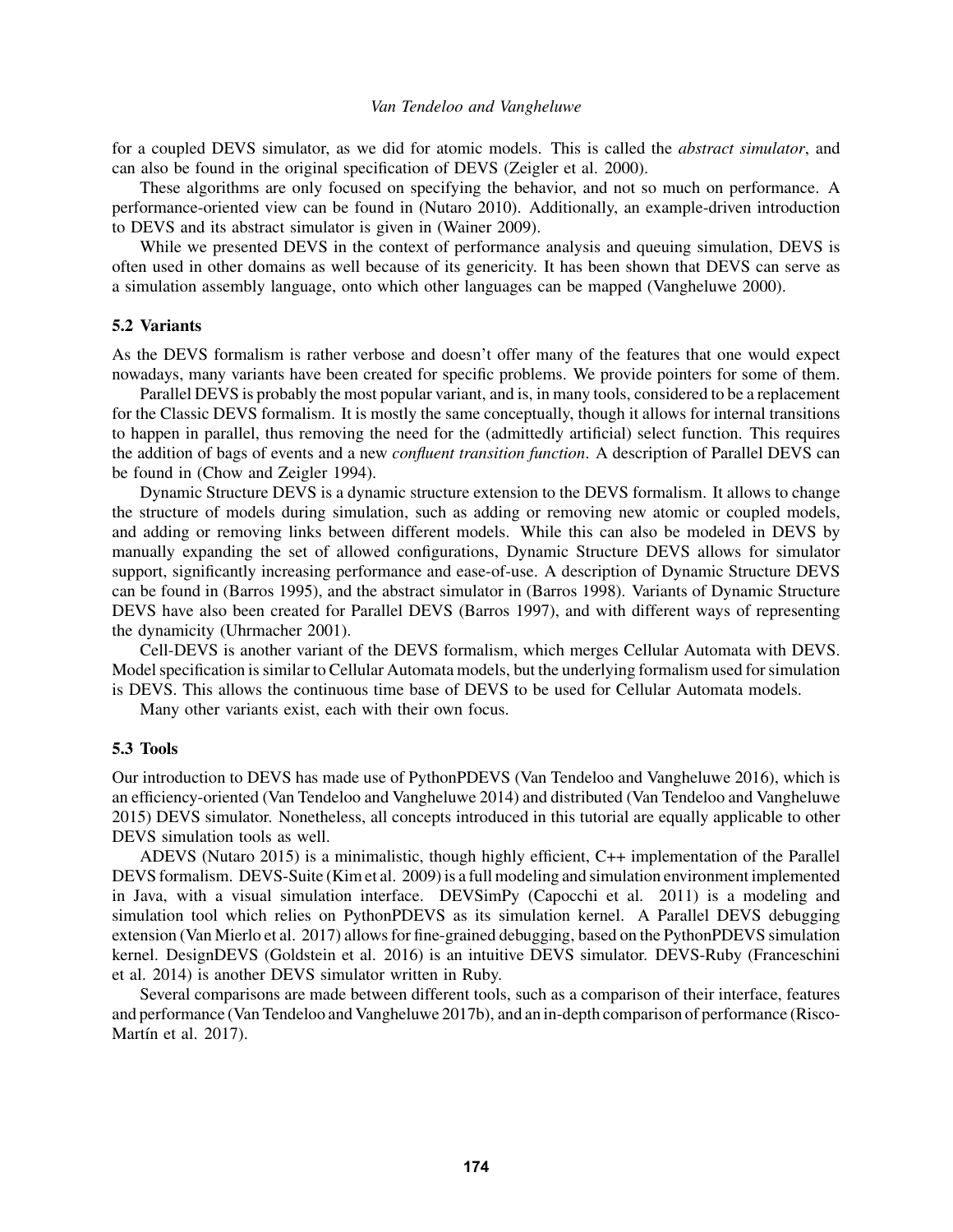# 6 SUMMARY

In this tutorial, we briefly presented the core ideas behind DEVS, a popular formalism for the modeling of complex dynamic systems using a discrete-event abstraction. DEVS is primarily used for the simulation of queueing networks, of which an example was given. It is most applicable for the modeling of discrete event systems with component-based modularity. It can, however, be used much more generally as a simulation assembly language, or as a theoretical foundation for these formalisms. Further reading on DEVS is provided with additional details on the theoretical aspects, a list of variations, and several tool implementations.

# ACKNOWLEDGEMENTS

This work was partly funded with a PhD fellowship grant from the Research Foundation - Flanders (FWO), and partially supported by Flanders Make vzw, the strategic research centre for the manufacturing industry.

# **REFERENCES**

- Barros, F. J. 1995. "Dynamic Structure Discrete Event System Specification: A New Formalism for Dynamic Structure Modeling and Simulation". In *Proceedings of the Winter Simulation Conference*, edited by C. Alexopoulos et al., 781–785. Piscataway, New Jersey: Institute of Electrical and Electronics Engineers, Inc.
- Barros, F. J. 1997. "Modeling Formalisms for Dynamic Structure Systems". *ACM Transactions on Modeling and Computer Simulation* 7(4):501–515.
- Barros, F. J. 1998. "Abstract Simulators for the DSDE Formalism". In *Proceedings of the 1998 Winter Simulation Conference*, edited by D. J. Medeiros et al., 407–412. Piscataway, New Jersey: Institute of Electrical and Electronics Engineers, Inc.
- Capocchi, L., J. F. Santucci, B. Poggi, and C. Nicolai. 2011. "DEVSimPy: A Collaborative Python Software for Modeling and Simulation of DEVS Systems". In *Workshop on Enabling Technologies: Infrastructure for Collaborative Enterprises*, June 27th–29th, Paris, France, 170–175.
- Chen, B., and H. Vangheluwe. 2010. "Symbolic Flattening of DEVS Models". In *Proceedings of the 2010 Summer Simulation Multiconference*, July 11<sup>th</sup>–14<sup>th</sup>, Ottawa, ON, Canada, 209–218.
- Chow, A. C. H., and B. P. Zeigler. 1994. "Parallel DEVS: A Parallel, Hierarchical, Modular, Modeling Formalism". In *Proceedings of the 1994 Winter Simulation Conference*, edited by J. D. Tew et al., 716–722. Piscataway, New Jersey: Institute of Electrical and Electronics Engineers, Inc.
- Franceschini, R., P.-A. Bisgambiglia, P. Bisgambiglia, and D. Hill. 2014. "DEVS-Ruby: A Domain Specific Language for DEVS Modeling and Simulation (WIP)". In *Proceedings of the Symposium on Theory of Modeling & Simulation – DEVS*, April 13th–16th, Tampa, FL, USA, 103–108.
- Goldstein, R., S. Breslav, and A. Khan. 2016. "DesignDEVS: Reinforcing Theoretical Principles in a Practical and Lightweight Simulation Environment". In *Proceedings of the Symposium on Theory of Modeling & Simulation*, April 3<sup>rd</sup>–6<sup>th</sup>, Pasadena, CA, USA, article No. 2.
- Kim, S., H. S. Sarjoughian, and V. Elamvazhuthi. 2009. "DEVS-Suite: A Simulator Supporting Visual Experimentation Design and Behavior Monitoring". In *Proceedings of the 2009 Spring Simulation Multiconference*, March 22nd–27th, San Diego, CA, USA, article 161.
- Nutaro, J. J. 2010. *Building Software for Simulation: Theory and Algorithms, with Applications in C++*. Hoboken, NJ, USA: Wiley.
- Nutaro, James J. 2015. "adevs". http://www.ornl.gov/∼1qn/adevs/, accessed August 26*th*, 2018.
- Risco-Martín, J. L., S. Mittal, J. C. Fabero Jiménez, M. Zapater, and R. Hermida Correa. 2017. "Reconsidering the Performance of DEVS Modeling and Simulation Environment Using the DEVStone Benchmark". *SIMULATION* 93(6):459–476.
- Uhrmacher, A. M. 2001. "Dynamic Structures in Modeling and Simulation: A Reflective Approach". *ACM Transactions on Modeling and Computer Simulation* 11(2):206–232.